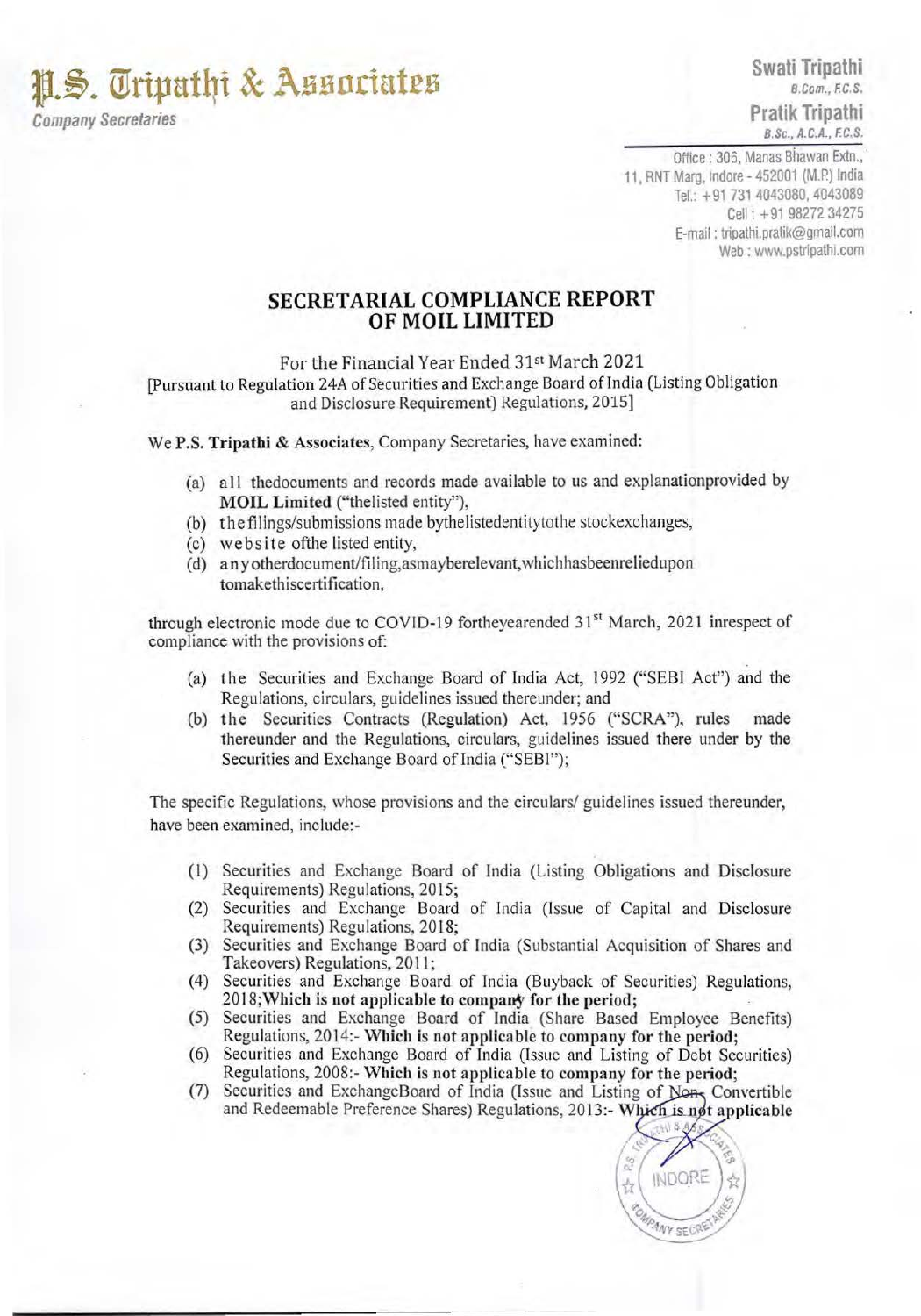## to company for the period;

(8) Securities and Exchange Board of India (Prohibition of Insider Trading) Regulations, 2015;

and circulars/guidelines issued thereunder and based on the above examination, We hereby report that, during the view period:

(a) The listed entity has complied with the provisions of the above Regulations and circulars/ guidelines issued there under, except in respect of matters specified below:-

| Compliance<br>Requirement<br>(Regulation/circulars/<br>guidelines including<br>specific clause)                                                 | <b>Deviations</b>                                                                                                                                                                                                                                                                                          | Observations/<br>Remarks of the<br><b>Practicing Company</b><br>Secretary                                                                                                                                                                                               |
|-------------------------------------------------------------------------------------------------------------------------------------------------|------------------------------------------------------------------------------------------------------------------------------------------------------------------------------------------------------------------------------------------------------------------------------------------------------------|-------------------------------------------------------------------------------------------------------------------------------------------------------------------------------------------------------------------------------------------------------------------------|
| Regulation 17(1) of The<br>Securities and Exchange<br>Board of India (Listing<br>Obligation and Disclosure<br>Requirement) Regulation,<br>2015. | of<br>The<br>Board<br>does<br>Directors<br>not<br>have<br>of<br>$(1)$ Fifty percent<br>the Directors<br>as<br>Independent<br>Directors.<br>$(2)$ Half of<br>the<br>Directors as Non-<br>Executive<br>Directors<br>(3) Independent<br>Woman Director<br>Boardduring<br>on<br>the financial year<br>2020-21. | MOIL,<br>being<br>In<br>a<br>Government Company,<br>appointment of all the<br>Directors are made by<br>Government<br>of<br>Indiaand Company has<br>made<br>the<br>already<br>requests for the same.<br>This matter is not in<br>control of the Board or<br>the Company. |

- (b) The listed entity has maintained proper records under the provisions of the above Regulations and circulars/ guidelines issued there under insofar as it appears from our examination of those records.
- (c) The following are the details of actions taken against the listed entity/ its promoters/ directors/ material subsidiaries either by SEBI or by Stock Exchanges (including under the Standard Operating Procedures issued by SEBI through various circulars)under the aforesaid Acts/ Regulations and circulars/ guidelines issued there under:

| <b>Violation</b><br>Action | Practicing<br>Secretary (if any) | Observation<br>by<br>Company |
|----------------------------|----------------------------------|------------------------------|
| Regulation 17(1)           | 1 <sub>n</sub>                   | MOIL, being<br><b>POCIAL</b> |
|                            |                                  | Taken<br>Imposed             |

**PANY SECRETAR**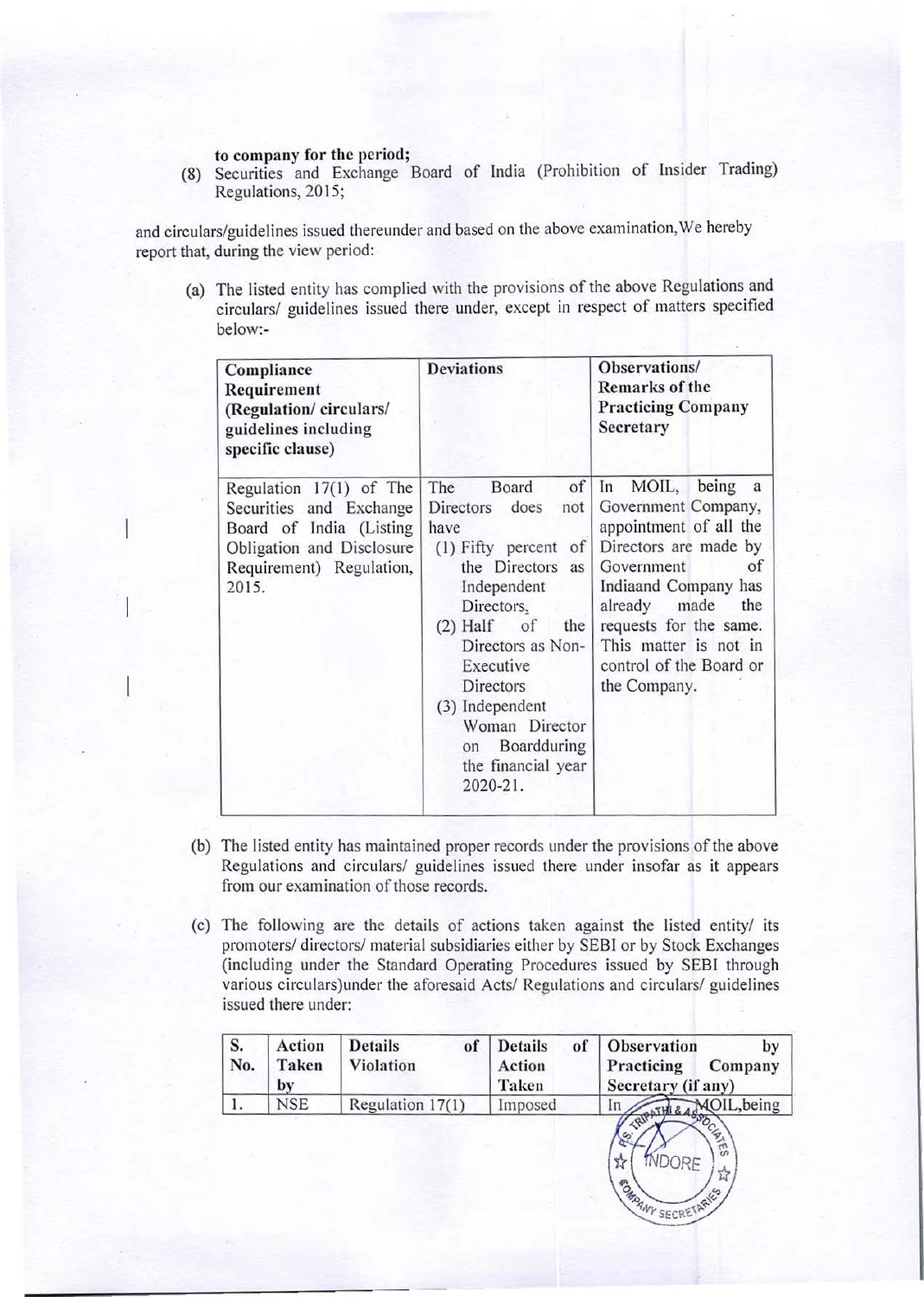|    |            | of SEBI (Listing<br>Obligation and<br>Disclosure<br>Requirement)<br>Regulation, 2015<br>on 31.03.2020.                     | fine of Rs.<br>$5,000/-$<br>per<br>day totaling<br>Rs.<br>to<br>2,06,500/-            | aGovernment Company,<br>appointment of all the<br>Directors<br>are<br>madeby<br>Government of Indiaand<br>Company has<br>already<br>made the requests for the<br>same. This matter is not<br>in control of the Board<br>or the Company.                                |
|----|------------|----------------------------------------------------------------------------------------------------------------------------|---------------------------------------------------------------------------------------|------------------------------------------------------------------------------------------------------------------------------------------------------------------------------------------------------------------------------------------------------------------------|
| 2. | <b>NSE</b> | Regulation 17(1)<br>of SEBI (Listing<br>Obligation and<br>Disclosure<br>Requirement)<br>Regulation, 2015<br>on 30.06.2020. | Imposed<br>fine of Rs.<br>$5,000/-$<br>per<br>day totaling<br>to<br>Rs.<br>5,36,900/- | In MOIL, being<br>a<br>Government<br>Company,<br>appointment of all the<br>Directors<br>are<br>madeby<br>Government of Indiaand<br>Company has<br>already<br>made the requests for the<br>same. This matter is not<br>in control of the Board<br>or the Company.       |
| 3. | <b>NSE</b> | Regulation 17(1)<br>of SEBI (Listing<br>Obligation and<br>Disclosure<br>Requirement)<br>Regulation, 2015<br>on 30.09.2020. | Imposed<br>fine of Rs.<br>$5,000/-$<br>per<br>day totaling<br>to<br>Rs.<br>5,42,800/- | Moil<br>being<br>a<br>Company,<br>Government<br>appointment of all the<br>Directors are controlled<br>by GOI and Company<br>has already<br>made the<br>requests for<br>the same.<br>This matter is not in<br>control of the Board or<br>Company.                       |
| 4. | <b>NSE</b> | Regulation 17(1)<br>of SEBI (Listing<br>Obligation and<br>Disclosure<br>Requirement)<br>Regulation, 2015<br>on 31.12.2020. | Imposed<br>fine of Rs.<br>$5,000/-$<br>per<br>day totaling<br>to<br>Rs.<br>5,42,800/- | MOIL,<br>In<br>being<br>a<br>Government<br>Company,<br>appointment of all the<br>Directors<br>are<br>madeby<br>Government of Indiaand<br>Company has<br>already<br>made the requests for the<br>same. This matter is not<br>in control of the Board<br>or the Company. |
| 5. | <b>BSE</b> | Regulation 17(1)<br>of SEBI (Listing<br>Obligation and                                                                     | Imposed<br>fine of Rs.<br>$5,000/-$<br>per                                            | In<br>MOIL,<br>being.<br>a<br>Government<br>Company,<br>of all the<br>appointment                                                                                                                                                                                      |

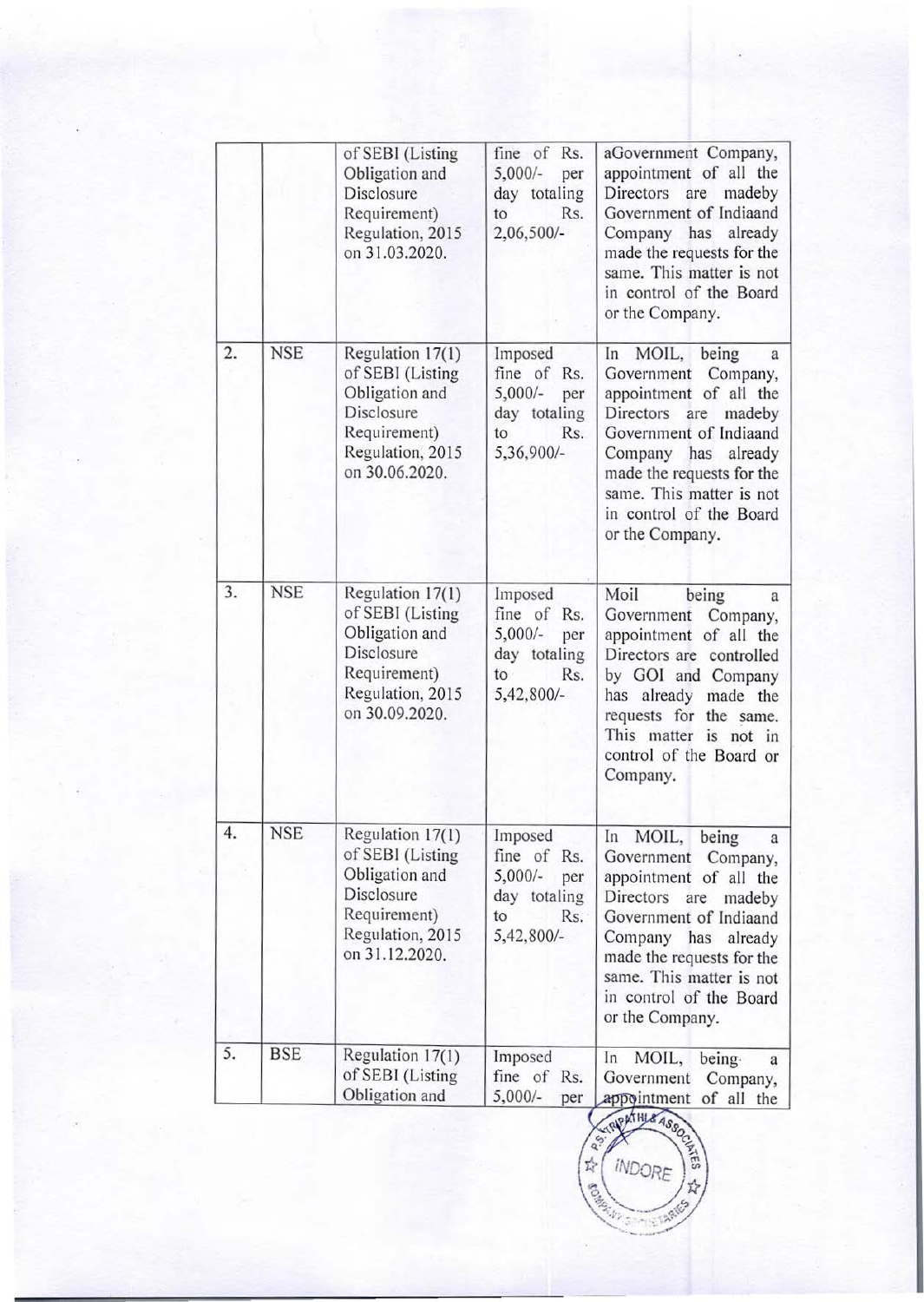|    |            | Disclosure<br>Requirement)<br>Regulation, 2015<br>on 31.03.2020.                                                           | day totaling<br>to<br>Rs.<br>2,06,500/-                                               | madeby<br>Directors<br>are<br>Government of Indiaand<br>Company<br>has already<br>made the requests for the<br>same. This matter is not<br>in control of the Board<br>or the Company.                                                                                                                                                                                                                                                 |
|----|------------|----------------------------------------------------------------------------------------------------------------------------|---------------------------------------------------------------------------------------|---------------------------------------------------------------------------------------------------------------------------------------------------------------------------------------------------------------------------------------------------------------------------------------------------------------------------------------------------------------------------------------------------------------------------------------|
| 6. | <b>BSE</b> | Regulation 17(1)<br>of SEBI (Listing<br>Obligation and<br>Disclosure<br>Requirement)<br>Regulation, 2015<br>on 30.06.2020. | Imposed<br>fine of Rs.<br>$5,000/-$<br>per<br>day totaling<br>Rs.<br>to<br>5,36,900/- | MOIL, being<br>In<br>a<br>Company,<br>Government<br>appointment of all the<br>Directors<br>are<br>madeby<br>Government of Indiaand<br>Company<br>already<br>has<br>made the requests for the<br>same. This matter is not<br>in control of the Board<br>or the Company.<br>The BSE has wiaved the<br>the panalty levied for<br>non compliance under of<br>SEBI (LODR), 2015 for                                                        |
| 7. | <b>BSE</b> | Regulation 17(1)<br>of SEBI (Listing<br>Obligation and<br>Disclosure<br>Requirement)<br>Regulation, 2015<br>on 30.09.2020. | Imposed<br>fine of Rs.<br>$5,000/-$<br>per<br>day totaling<br>to<br>Rs.<br>5,42,800/- | the aforesaid Regulation.<br>MOIL,<br>being<br>In<br>a<br>Government Company,<br>appointment of all the<br>Directors<br>are<br>madeby<br>Government of Indiaand<br>Company has<br>already<br>made the requests for the<br>same. This matter is not<br>in control of the Board<br>or the Company.<br>The BSE has wiaved the<br>the panalty levied for<br>non compliance under of<br>SEBI (LODR), 2015 for<br>the aforesaid Regulation. |

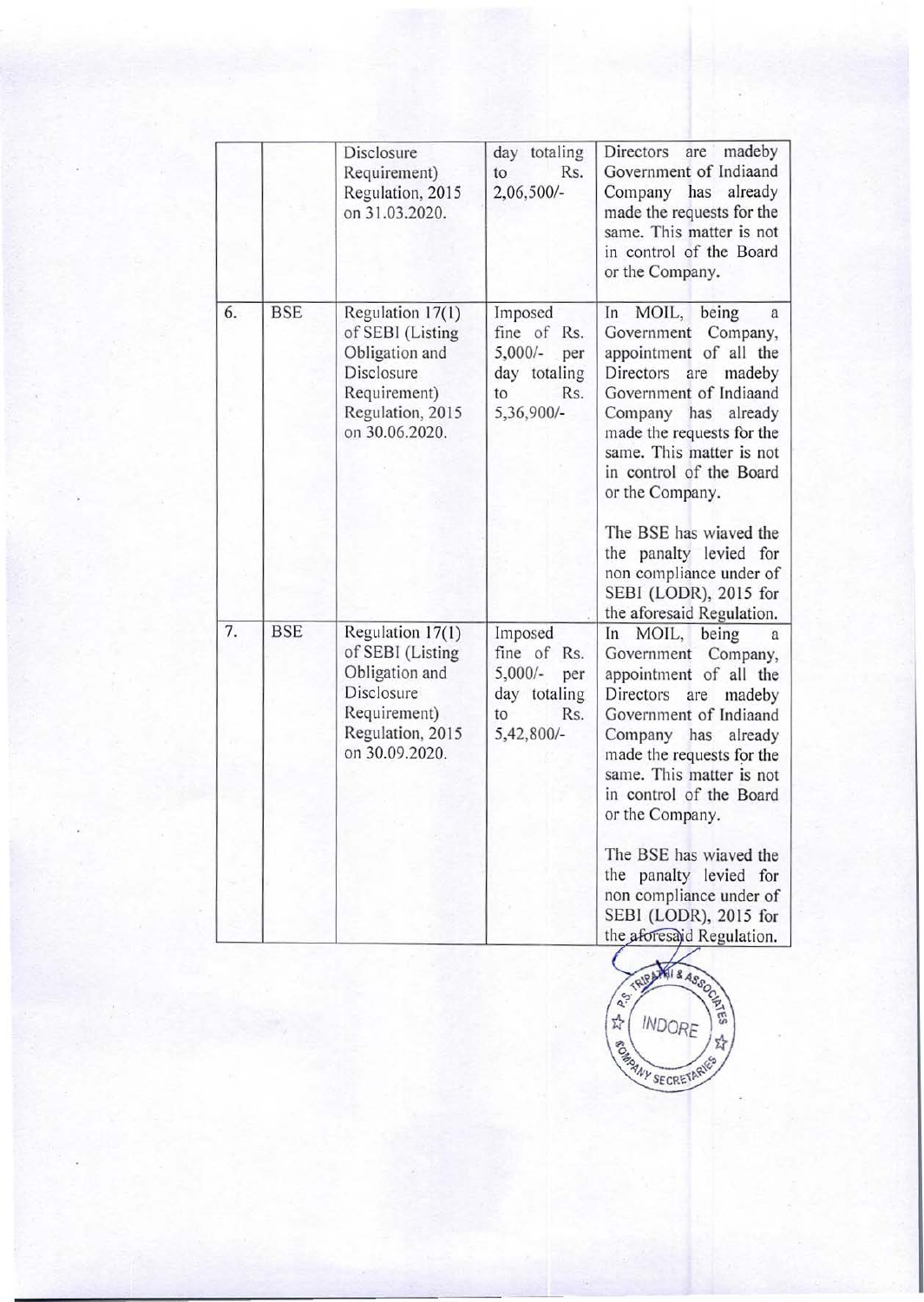| 8. | <b>BSE</b> | Regulation $17(1)$<br>of SEBI (Listing<br>Obligation and<br><b>Disclosure</b><br>Requirement)<br>Regulation, 2015<br>on 31.12.2020 | Imposed<br>fine of Rs.<br>$5,000/-$ per<br>day totaling<br>Rs.<br>to<br>$5,42,800/-$ | In MOIL, being<br>a<br>Government Company,<br>appointment of all the<br>Directors are madeby<br>Government of Indiaand<br>Company has already<br>made the requests for the<br>same. This matter is not<br>in control of the Board<br>or the Company. |  |
|----|------------|------------------------------------------------------------------------------------------------------------------------------------|--------------------------------------------------------------------------------------|------------------------------------------------------------------------------------------------------------------------------------------------------------------------------------------------------------------------------------------------------|--|
|    |            |                                                                                                                                    |                                                                                      | The BSE has wiaved the<br>the panalty levied for<br>non compliance under of<br>SEBI (LODR), 2015 for<br>the aforesaid Regulation.                                                                                                                    |  |

(d) The listed entity has taken the following actions to comply with the observations made in previous reports:

| Observations of<br>the<br>Company<br>Practicing<br>in<br>the<br>Secretary<br>previous reports | <b>Observations</b><br>made<br>the<br>secretarial<br>in<br>compliance<br>report<br>for the year ended<br>2020 | <b>Actions</b><br>taken by<br>the listed<br>if<br>entity,<br>any | of<br><b>Comments</b><br>the Practicing<br>Company<br>Secretary<br>on<br>the<br>actions<br>by the<br>taken<br>listed entity |
|-----------------------------------------------------------------------------------------------|---------------------------------------------------------------------------------------------------------------|------------------------------------------------------------------|-----------------------------------------------------------------------------------------------------------------------------|
| of<br>In<br>respect<br>compliances<br>of                                                      | of<br>In<br>respect<br>of<br>compliances                                                                      | Being<br>$\mathbf{a}$<br>Governm                                 | the<br>As<br>per<br>information                                                                                             |
| Regulation 17(1)<br>the                                                                       | Regulation 17<br>the                                                                                          | ent                                                              | given,                                                                                                                      |
| Securities<br>and                                                                             | Securities<br>and                                                                                             | Company,                                                         | Company<br>has                                                                                                              |
| Exchange Board<br>of                                                                          | Exchange Board of                                                                                             | all                                                              | requested.<br>to                                                                                                            |
| India<br>(Listing                                                                             | India<br>(Listing)                                                                                            | Directors                                                        | the concerned                                                                                                               |
| Obligation<br>and                                                                             | Obligation<br>and<br>and .                                                                                    | are                                                              | ministry<br>of                                                                                                              |
| Disclosure                                                                                    | Disclosure                                                                                                    | appointed                                                        | GOI<br>for                                                                                                                  |
| Requirement)                                                                                  | Requirement)                                                                                                  | by<br>the                                                        | appointment of                                                                                                              |
| Regulation, 2015 read                                                                         | Regulation, 2015 read                                                                                         | Governm                                                          | sufficient                                                                                                                  |
| with the requirements                                                                         | with the requirements                                                                                         | of<br>ent                                                        | number<br>of                                                                                                                |
| prescribed<br>through                                                                         | prescribed through                                                                                            | India.                                                           | Directors.                                                                                                                  |
| guidelines issued<br>by                                                                       | guidelines issued by                                                                                          | Accordin                                                         |                                                                                                                             |
| the<br>Department<br>of                                                                       | the Department of                                                                                             | gly,                                                             |                                                                                                                             |
| Public<br>Enterprises,                                                                        | Public Enterprises,                                                                                           | Governm                                                          |                                                                                                                             |
| Government of India,                                                                          | Government of India,                                                                                          | ent<br>of                                                        |                                                                                                                             |
| relating to appointment                                                                       | relating<br>to                                                                                                | India will                                                       |                                                                                                                             |
| of<br>Independent                                                                             | appointment<br>of                                                                                             | make                                                             |                                                                                                                             |
| Directors for the due                                                                         | Independent                                                                                                   | appointm                                                         |                                                                                                                             |
| composition<br>of<br>the                                                                      | Directors for the due                                                                                         | ent of                                                           |                                                                                                                             |
| Board of Directors of                                                                         | composition<br>of<br>the                                                                                      | Requisite                                                        | OATHI & AS.O.                                                                                                               |

**COMMANY SECRETARY**